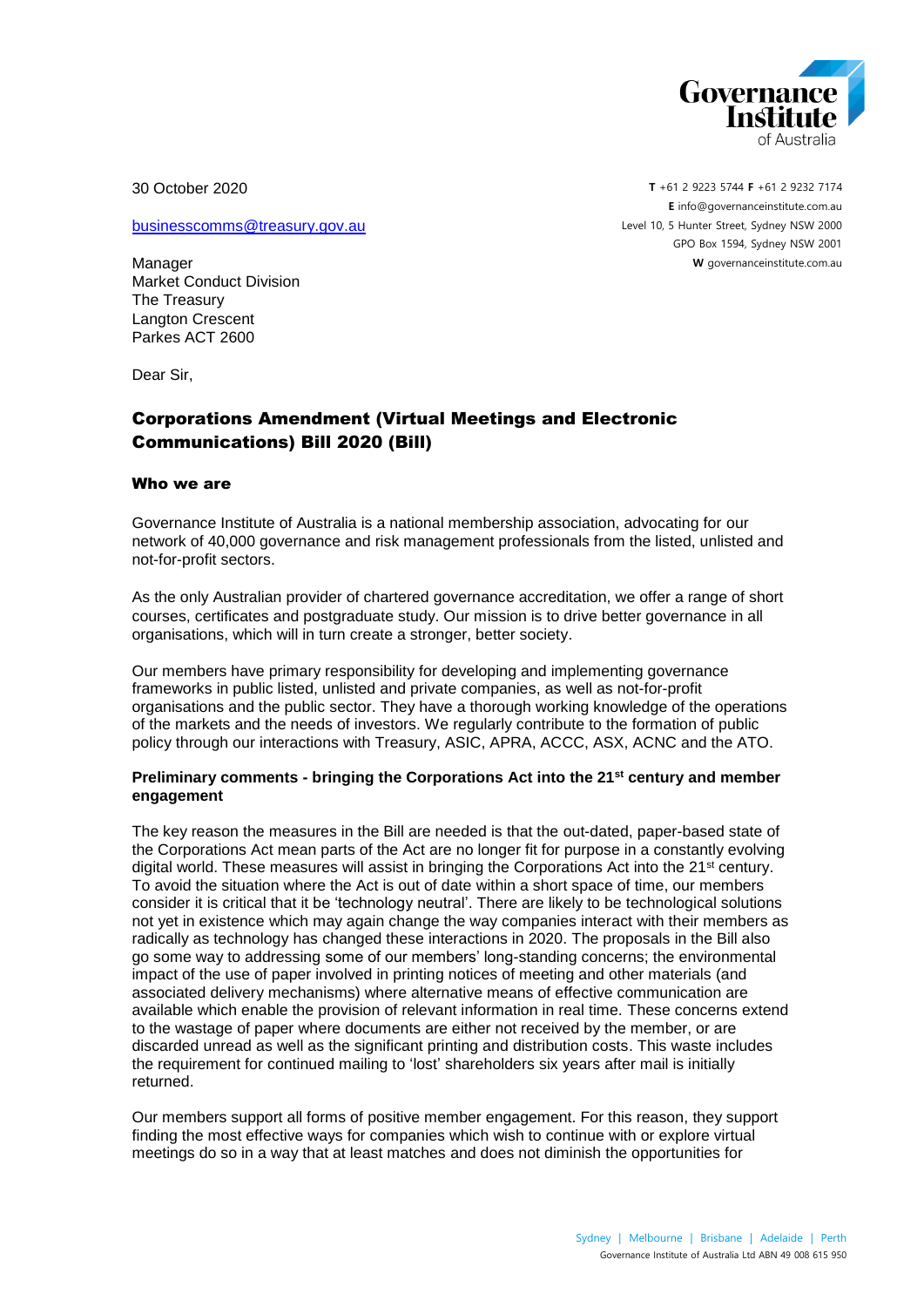member engagement, traditional at physical meetings. As is the case with anything new or introduced at short notice, some 2020 AGM experiences may have been reported as having sub optimal or other unintended consequences. However, our members are committed to working collaboratively with all stakeholders to in the first instance, minimise these concerns and then to provide ideas and solutions which enhance the virtual meeting experience for all parties.

Our members also acknowledge that virtual meetings will not be the preferred option for many companies such as smaller listed companies or unlisted companies. For this reason, the format of a members' meeting should not be prescribed, it should be open to companies to adopt the format most suited to them and their members. Our members support the facilitative approach taken in the Bill. Our members also caution against 'hard wiring' provisions into the Corporations Act to address issues that were more the product of the unprecedented conditions under which AGMs have taken place in 2020.

Like many others, companies have found the move to virtual meetings has provided increased opportunities for member participation in meetings. This is because they are able to include members located in other parts of the country or overseas who are no longer restricted to only attending meetings held in their home state or country. A recent report indicates … 'When comparing attendance from 2019 to 2020, overall attendance has increased by 36%, suggesting that digital technology does not inhibit shareholder attendance or engagement'.<sup>1</sup> Governance Institute is keen to support the dialogue around how to make virtual meetings as effective as possible for those companies which choose to continue with them.

The measures in the Bill recognise and respond to the 'step change' brought about by the Coronavirus. They also address longstanding issues that impact on the ability of companies to operate effectively and efficiently having regard to the wide use of technology across the business and private sectors.

Governance Institute congratulates the Australian Government on taking the initiative to make a number of sensible and pragmatic, but temporary changes to the Corporations Act introduced in the Treasurer's Determinations (Determinations) permanent, and for taking this valuable reform opportunity to ensure Australia's corporate regulatory infrastructure is certain, coherent and fitfor-purpose.

#### **Governance Institute:**

- 1. **recommends that** it is critical that the Corporations Act be 'technology neutral' given that there are likely to be technological solutions not yet in existence which may again change the way companies interact with their members as radically as technology has changed these interactions in 2020.
- 2. **recommends that** companies have the flexibility to conduct members' meetings in the manner most appropriate to their and their members' circumstances, without prescribing the format of members' meetings.
- 3. **recommends against** amending the Corporations Act to require that all votes at virtual meetings be taken on a poll. Listed companies are required to report on an 'if not, why not' basis against the *Corporate Governance Principles and Recommendations* (Principles and Recommendations) as to whether all substantive resolutions at members' meetings are decided on a poll. Our members consider that there are too many issues with requiring all voting at virtual meetings to be taken on a poll rather than a show of hands, even for smaller companies and that this proposal would in fact disadvantage smaller companies.

<sup>1</sup> See *[Virtual AGM Report Insights from online meetings in April and May 2020](http://images.info.computershare.com/Web/CMPTSHR1/%7B6d3e4edc-c243-4d5b-8ae0-b7898bf1d9ac%7D_VIRTUAL_AGM_SEASON_INSIGHTS_FINAL.pdf)*, Computershare, at page 4. This report indicates that there was a marked increase in the number of 'guests' at these meetings, 'passive shareholders' who registered as guests.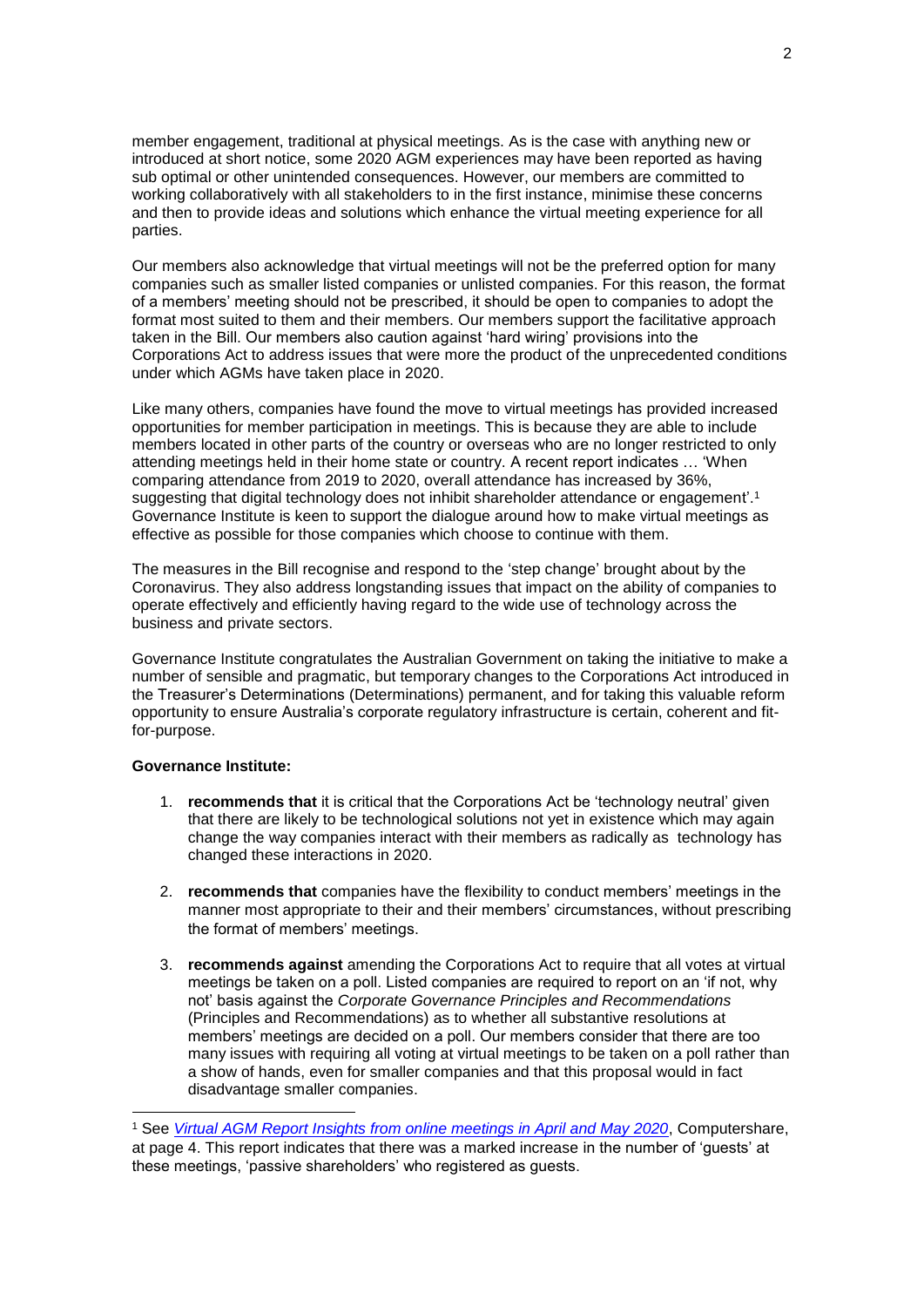- 4. **strongly encourages** Government to embrace the opportunity to amend the Corporations Act to enable companies to use technology to notify members that notices of meeting and materials are available.
- 5. **recommends** a regime whereby members can opt in to receive either an electronic or hard copy notice of meeting. In addition, the legislation should deem companies' members who fail to make an election to have received the materials, provided the company makes the meeting materials: available in the public domain and accessible, using a universal or near-universal channel of communication, and issuing an ASX announcement (if listed), noting that making the meeting materials available on the company's website meets the current definition of a near-universal channel of communication.
- 6. **recommends strongly against** the proposed amendment to section 251A (1) to record questions and comments in the minutes of members' meetings. Our members do not support imposing more stringent requirements for minutes of virtual meetings than for minutes of physical meetings, which meet long-established principles set by the courts.

We provide more detail on the following pages.

Yours sincerely,

Affette

Megan Motto CEO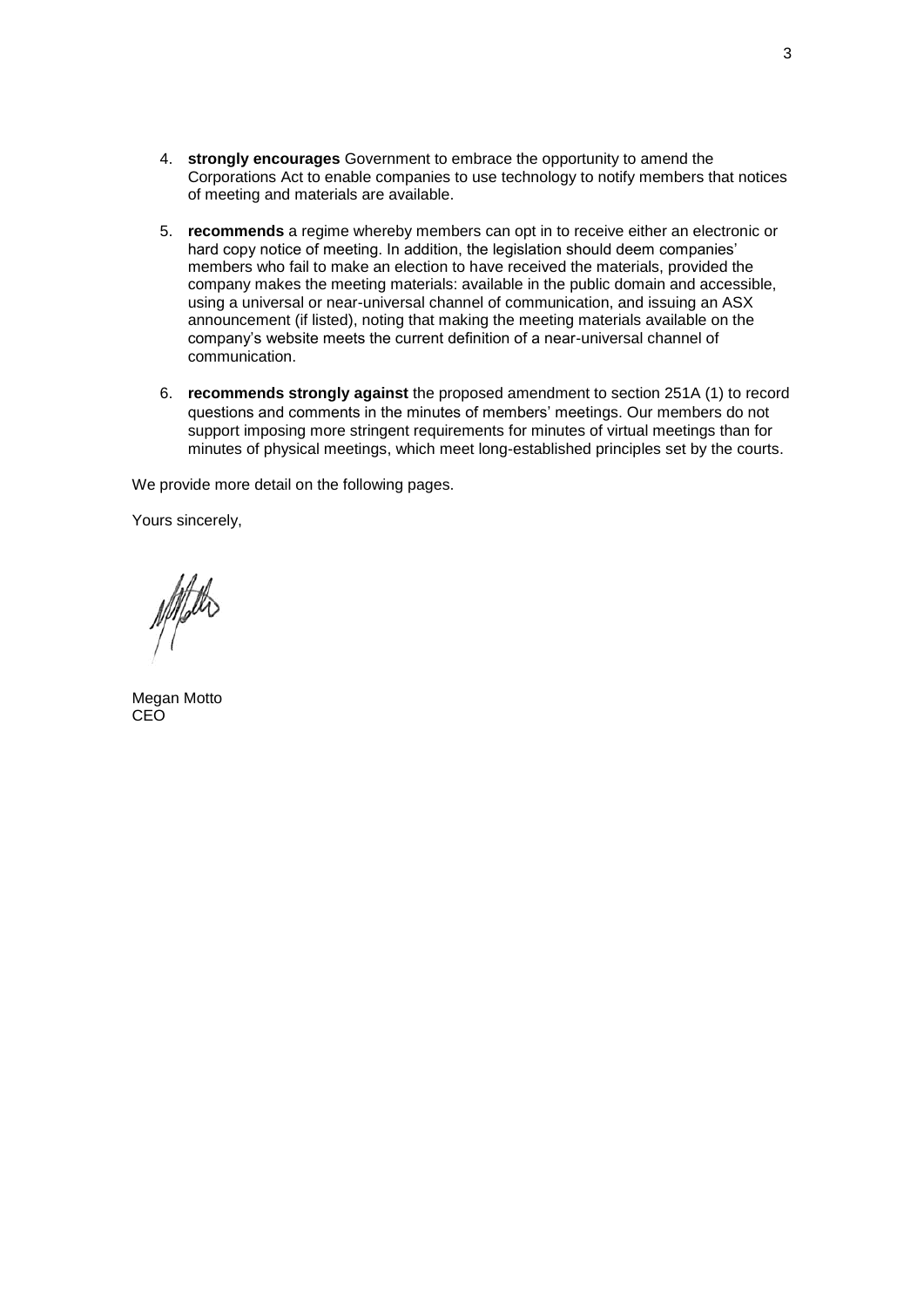## **Attachment**

## Detailed explanation of new law

#### Execution of company documents

Our members welcome amendments to the Corporations Act to make execution of company documents technology neutral and allow companies to execute company documents electronically. They also support the ability to execute counterparts of documents (Explanatory Memorandum (EM) paragraph 1.11) and consider the three pre-conditions set out in paragraphs 1.13 – 1.15 of the EM represent appropriate safeguards.

We would be grateful for clarification in relation to the proposed amendment to section 127(2A) of the Corporations Act referred to in paragraph 1.16 of the EM as it is not clear how one would 'observe' a seal being affixed.

#### Virtual meetings

1

#### *Types of meeting that may be held virtually*

The proposals outlined in paragraphs 1.18 and 1.20 of the EM will give all companies to which the Corporations Act applies the flexibility to hold meetings in the way that best suits them and their members. Our members would be concerned to ensure that the repeal of section 249S and the new sections do not mean that a webcast of a physical meeting without voting or questions electronically is considered a 'hybrid' meeting.

From our members' perspective it is key not only to meet their obligation under the Corporations Act to ensure members have a reasonable opportunity to participate in a meeting, but also to ensure that companies have the ability to adopt a means of holding a meeting that best suits their and their members' circumstances.

The Corporations Act applies to a very broad range of entities – from the very largest listed companies to very small companies such as small not-for-profit companies limited by guarantee. For a company limited by guarantee with 100 members, where for instance 25 members typically attend an annual general meeting (AGM) each year, a physical meeting may still be the preferred option once restrictions ease. While the cost of virtual meetings is likely to decrease in the future as technology evolves, many smaller companies such as small listed companies and small unlisted companies find current virtual meeting technology too expensive and free solutions do not currently offer the features required. <sup>2</sup> However, for a large listed company with mostly domestic and international institutional members who vote by proxy, a virtual AGM may be more appropriate and provide an opportunity for broader engagement. Our members also report that many larger listed companies are finding less formal, but more informative ways to engage with their retail shareholders outside the traditional AGM at more frequent intervals during the year.

Prior to this year when virtual meetings became the only viable option, because of doubts about the ability to hold a fully virtual meeting under the Corporations Act, hybrid meetings were mooted as a means of using technology to increase member engagement and participation at AGMs in the face of dropping attendance numbers at AGMs year on year.<sup>3</sup> However, the take up of hybrid meetings has not been as great as originally anticipated – see the Regulation

<sup>&</sup>lt;sup>2</sup> The free version of Zoom, a popular platform, limits the length of a meeting to 40 minutes.

<sup>3</sup> See *Reinvigorating the AGM: Is hybrid the answer?* Tammy Lim, *Governance Directions*, Volume 69, Number 11, December 2017.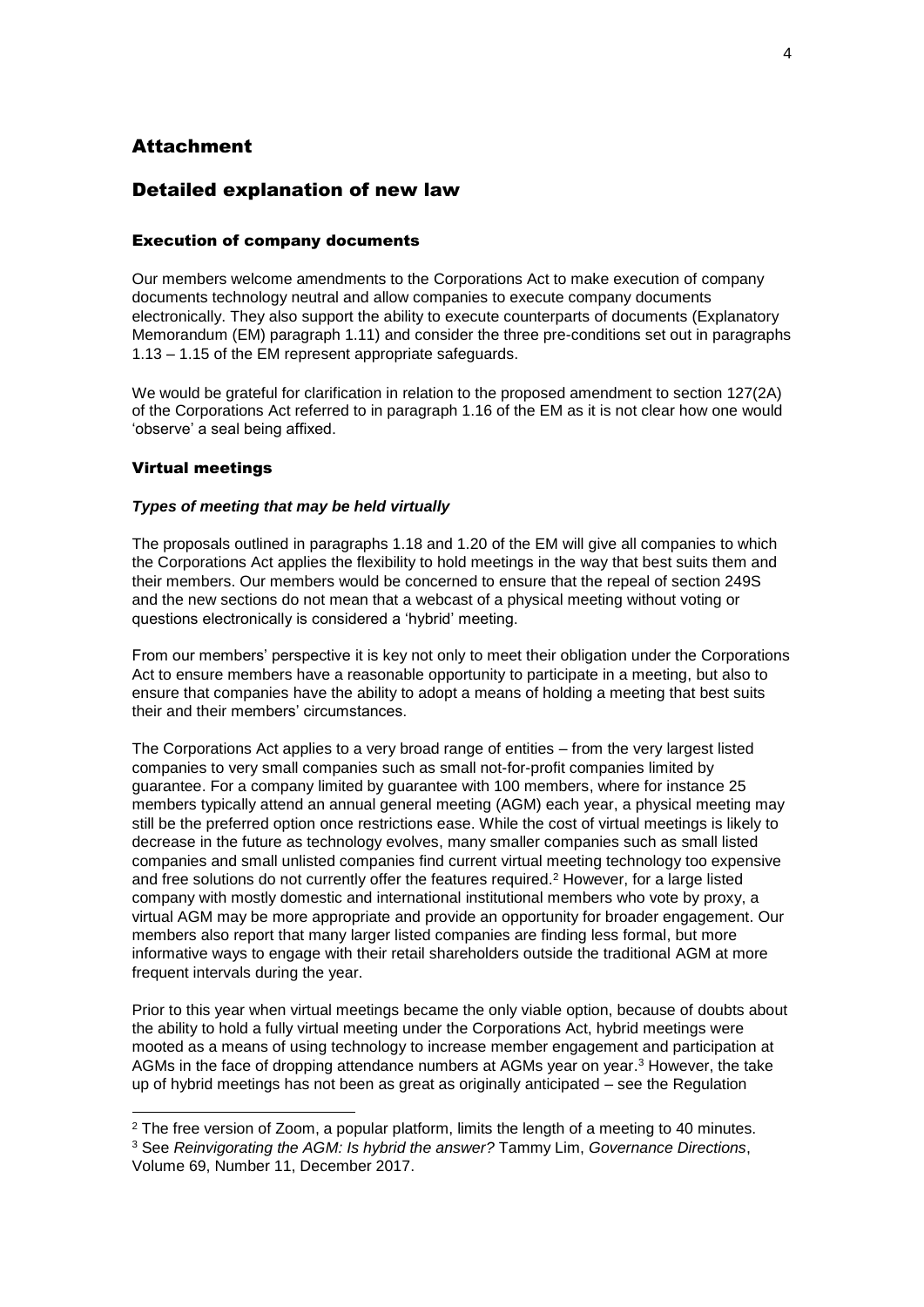Impact Statement at paragraph 2.31. This year due to restrictions on the size of gatherings and travel, virtual meetings became the only option, particularly once the Determination resolved concerns around the legality of virtual meetings. Companies, share registries and technology providers have all worked collaboratively to improve and refine members' experience as the AGM season has progressed to afford them a reasonable opportunity to participate in AGMs.

Our members report based on their recent experience either a virtual meeting or a physical meeting is their preferred means of holding an AGM. While organising a virtual meeting for the first time was not without challenges, there were some unexpected benefits such as the increased numbers attending virtual meetings.<sup>4</sup> An online format also works well for smaller companies who were able to engage with members who would not normally travel to an AGM but were able to log on and participate in the meeting. The virtual format also has greater appeal for the next generation of members who are by and large digital natives. Virtual meetings are permitted in New Zealand and this format has been successful.

Our members consider that as a practical matter, a hybrid meeting format involves increased logistical complexity as physical and online attendees need to be provided with an equal ability to participate, ask questions and vote during the meeting, and the logistics essentially involve hosting two formats (physical and virtual) with the associated costs of both formats (venue hire, catering and online platform costs). It may be difficult for members to follow proceedings and participate in the meeting as well as harder to manage answering questions and deal with repetitive questions.

A hybrid meeting also doubles the risk profile of an AGM. For example, the multiple technologies required to successfully present the live AGM and stream the virtual AGM simultaneously:

- increase the risk of technology failure
- increase the complexity in taking questions both from the floor and the virtual platform
- increase the difficulty in presenting live questions on the virtual platform, and
- reduce the quality of the virtual event if it is broadcast from a reception room rather than from a studio or office.

In addition, managing the effectiveness of the hybrid process requires more than twice the number of experienced personnel and co-ordinators (internal and external), resources that the largest companies can generally buy in. On the other hand smaller and mid-size companies can find it harder to stretch existing internal resources or compete for external resources when peak demand is usually concentrated into one or two one month periods of AGM seasons.<sup>5</sup>

Our members therefore support the facilitative approach outlined in the EM which enables those companies that want members to be able to attend meetings virtually to be able to do so without concerns about the validity of the meeting and the resolutions passed. They would be concerned about any move to impose a particular format for meetings on companies.

**Governance Institute recommends that** companies have the flexibility to conduct members' meetings in the manner most appropriate to their and their members' circumstances, without prescribing the format of members' meetings.

#### *Place and time of meeting*

Despite the temporary amendments many aspects of how technology can be used under the Act remained unclear and we have received a number of questions from members during the

<sup>4</sup> See footnote 1 above.

<sup>5</sup> Some of our members report smaller companies have had to convene AGMs at inconvenient times because the time was the only time the technology provider had available.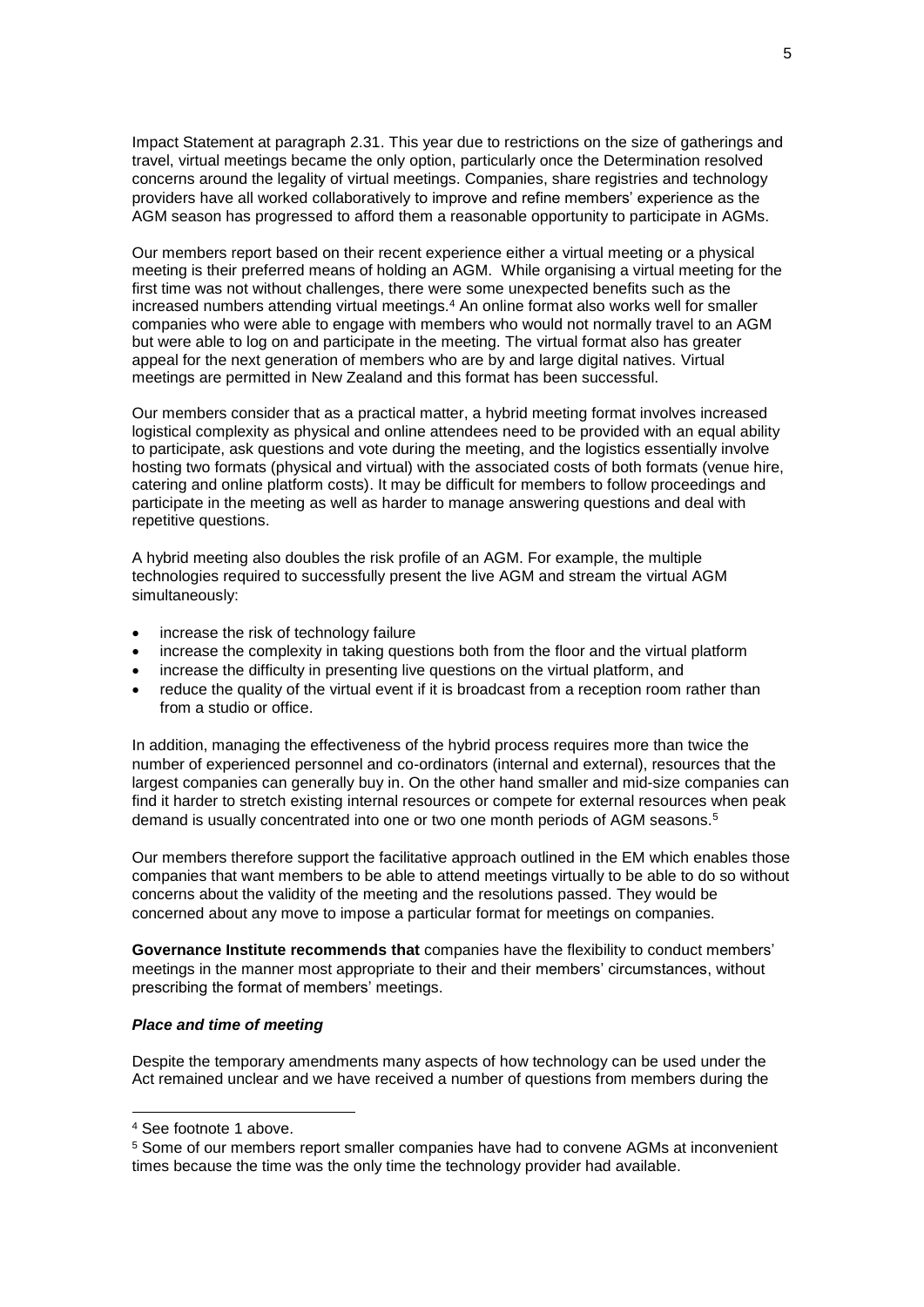year. For this reason, Governance Institute obtained advice from counsel which is included in our *[Statement on electronic storage and execution of documents and electronic meetings](https://www.governanceinstitute.com.au/advocacy/thought-leadership/statement-on-electronic-storage-and-execution-of-documents-and-electronic-meetings/)* (Statement). It is pleasing to note that the Bill addresses a number of the issues addressed in the Statement.

One issue that has been the subject of debate amongst Governance Institute members this year is the location of a meeting held electronically – EM paragraph 1.22. Determining the answer to this question was one of the reasons Governance Institute obtained the legal advice attached to the Statement.<sup>6</sup>

Governance Institute members support the proposals regarding the place and time of meetings set out in paragraphs 1.23 – 1.24 of the EM.

#### *Conduct of virtual meetings*

1

Our members support the proposed modification to section 249S of the Corporations Act in relation to the quorum for virtual meetings outlined in paragraph 1.27 of the EM.

The Principles and Recommendations which apply to all listed companies recommend that substantive resolutions at meetings are decided by poll.<sup>7</sup> The qualification 'substantive' was included to ensure that procedural motions were not captured by the Recommendation. Listed companies are required to report against the Principles and Recommendations on an 'if not, why not' basis.

Our members consider there are a number of issues with requiring all voting at virtual meetings to be taken on a poll rather than a show of hands, particularly for smaller not-for-profit companies limited by guarantee with few resources – paragraph 1.28 of the EM. For some of these companies polls can present considerable challenges and our members report that for some votes a show of hands is preferable. For example, some smaller companies have used the 'hand up' function in Zoom or similar technology for votes on a show of hands.

Some of the issues for smaller companies are set out below:

- The technologies used can vary widely. Some companies can afford sophisticated technology such as Lumi, Microsoft Teams or a paid subscription to Zoom which all allow voting. Other companies may use telephone connections or a chat group such as WhatsApp which enables all members to see each other and participate in a meeting but do not make it easy to conduct an instant poll. Multiple technologies can also be involved. Some members may attend via Zoom, but if not all members have computer access there needs to be allowance for telephone connections.
- The provisions of a company's constitution need to be considered. For example, some constitutions allow for the first vote where electronic attendance is involved to be taken 'on the voices' as equivalent to a show of hands and then by any means determined by the chair for a poll. This allows most procedural motions to be dealt with by determining whether the motion is carried by the 'ayes' or the 'nos'. Under the proposals this would technically not appear to be possible unless it were a replaceable rule in the Corporations Act.
- The excessive use of polls may mean that members disengage from the meeting, so that polls would be honoured in the breach for all but substantive matters. For example,

<sup>6</sup> See *[Statement on electronic storage and execution of documents and electronic meetings](https://www.governanceinstitute.com.au/advocacy/thought-leadership/statement-on-electronic-storage-and-execution-of-documents-and-electronic-meetings/)* pages 4 and 19.

<sup>&</sup>lt;sup>7</sup> [Corporate Governance Principles and Recommendations,](https://www.asx.com.au/documents/asx-compliance/cgc-principles-and-recommendations-fourth-edn.pdf) 4<sup>th</sup> edition, 2019, ASX Corporate Governance Council, Recommendation 6.4 at page 24.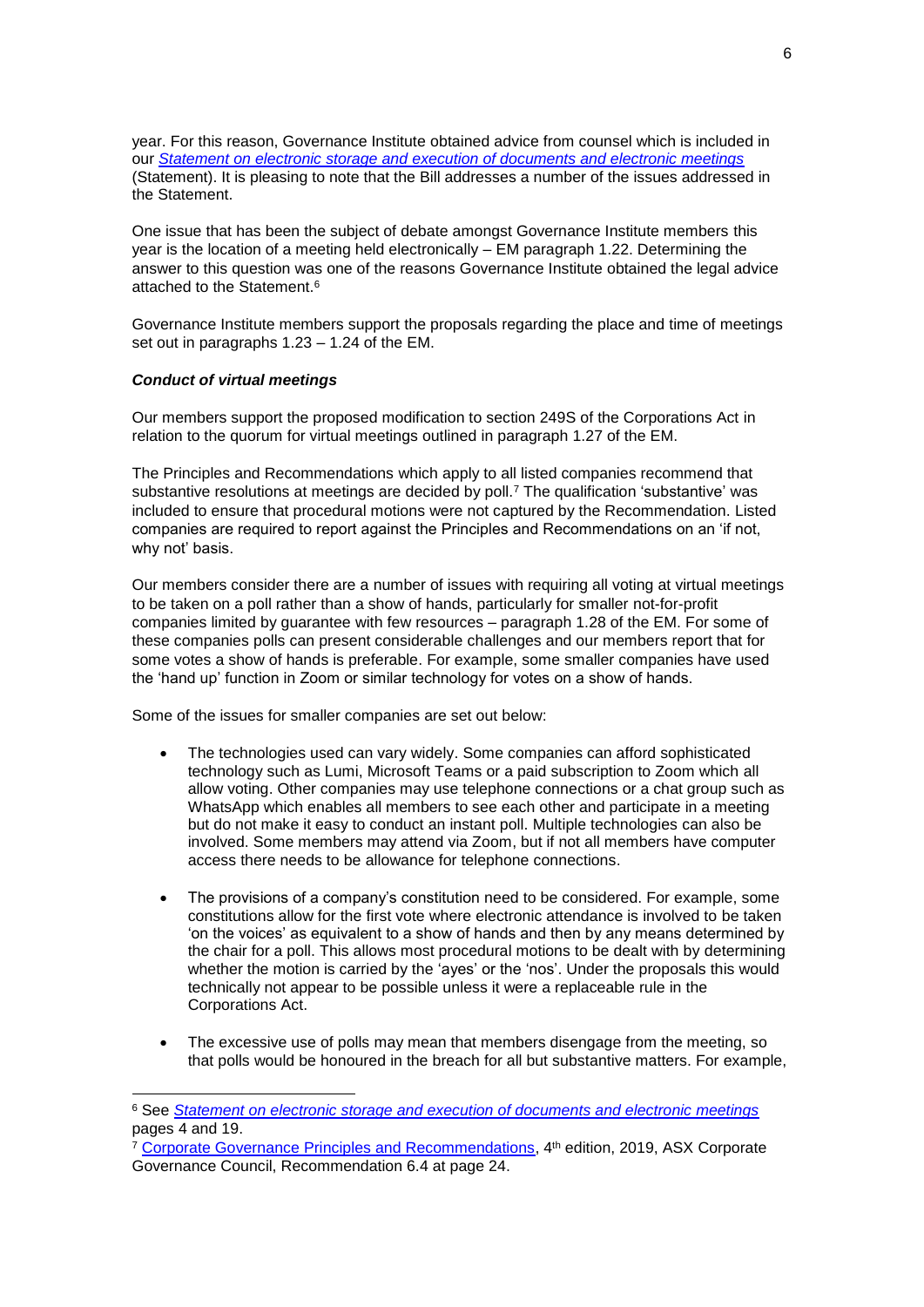a vote of thanks to the board would almost certainly be carried on the voices, as would a procedural motion that the speaker no longer be heard. Is this type of situation what the legislation is intended to capture? A further potential reason for disengaging with the meeting is 'Zoom fatigue' with which many have become familiar during the Coronavirus pandemic. This may mean members leave the meeting before substantive issues are dealt with. In smaller companies this has the potential to lead to a loss of a quorum, subject to the wording of the constitution.

- There is a further issue as to what constitutes a poll. At common law a poll has a very broad definition.<sup>8</sup> For example, a poll could be conducted by the chair simply working their way down the list of attendees publicly and marking a member's voting preference or abstention on the list. We suspect this is not what was contemplated when drafting the proposed amendments. It should also be noted that some not-for-profit constitutions do not refer to polls but to 'secret votes' which adds a further layer of complexity.<sup>9</sup>
- Our members also question whether if the proposal is adopted that a broader definition of 'poll' may be required. Would a vote using the Zoom 'hand up' facility that is simply counted by an administrator be a 'vote in writing'? Similarly, is a Lumi-type computerised counting of numbers of buttons pushed a 'vote in writing' or does there need to be a specific definition of a poll for a virtual meeting to incorporate the concept of being 'in writing'?

Our members consider there are significant difficulties in requiring all votes at virtual meetings of companies to be taken on a poll, particularly for smaller companies. We would also point out that where a company uses a technology platform for its general meetings there is a cost to the company for each poll. For this reason, where possible many small listed companies try to limit the number of polls.

**Governance Institute recommends against** amending the Corporations Act to require that all votes at virtual meetings be taken on a poll. Listed companies are required to report on an 'if not, why not' basis against the Principles and Recommendations as to whether all substantive resolutions at members' meetings were decided on a poll. Our members consider that there are too many issues with requiring all voting at a virtual meeting to be taken on a poll rather than a show of hands, even for smaller companies and that this proposal would in fact disadvantage smaller companies.

#### Electronic communication of documents relating to meetings

1

As a preliminary comment we note that conditions during the Coronavirus pandemic have illustrated clearly that the Australian corporate environment is fast paced and dynamic. The pace of change has increased exponentially, and companies need to be able to communicate with their members in real time.

The current Corporations Act provisions relating to sending documents and other material to members by post are a stark contrast to the continuous disclosure regime for listed companies. Under that regime companies communicate important, price sensitive information to members by an announcement through the ASX Markets Announcement Platform (MAP).

<sup>&</sup>lt;sup>8</sup> See *Horsley's Meetings Procedure Law and Practice*, 7<sup>th</sup> Edition, A D Lang at paragraph 14.6. <sup>9</sup> There is an issue for companies which have adopted the Australian Charities and Not-forprofits Commission's template constitution for a company limited by guarantee. This template uses the term 'vote in writing' rather than 'poll'. While a 'vote in writing' is a common law element of a 'poll' there are other elements of a poll – like proxy voting, where permitted, and proportional voting and it can occur at a later time and not at the meeting.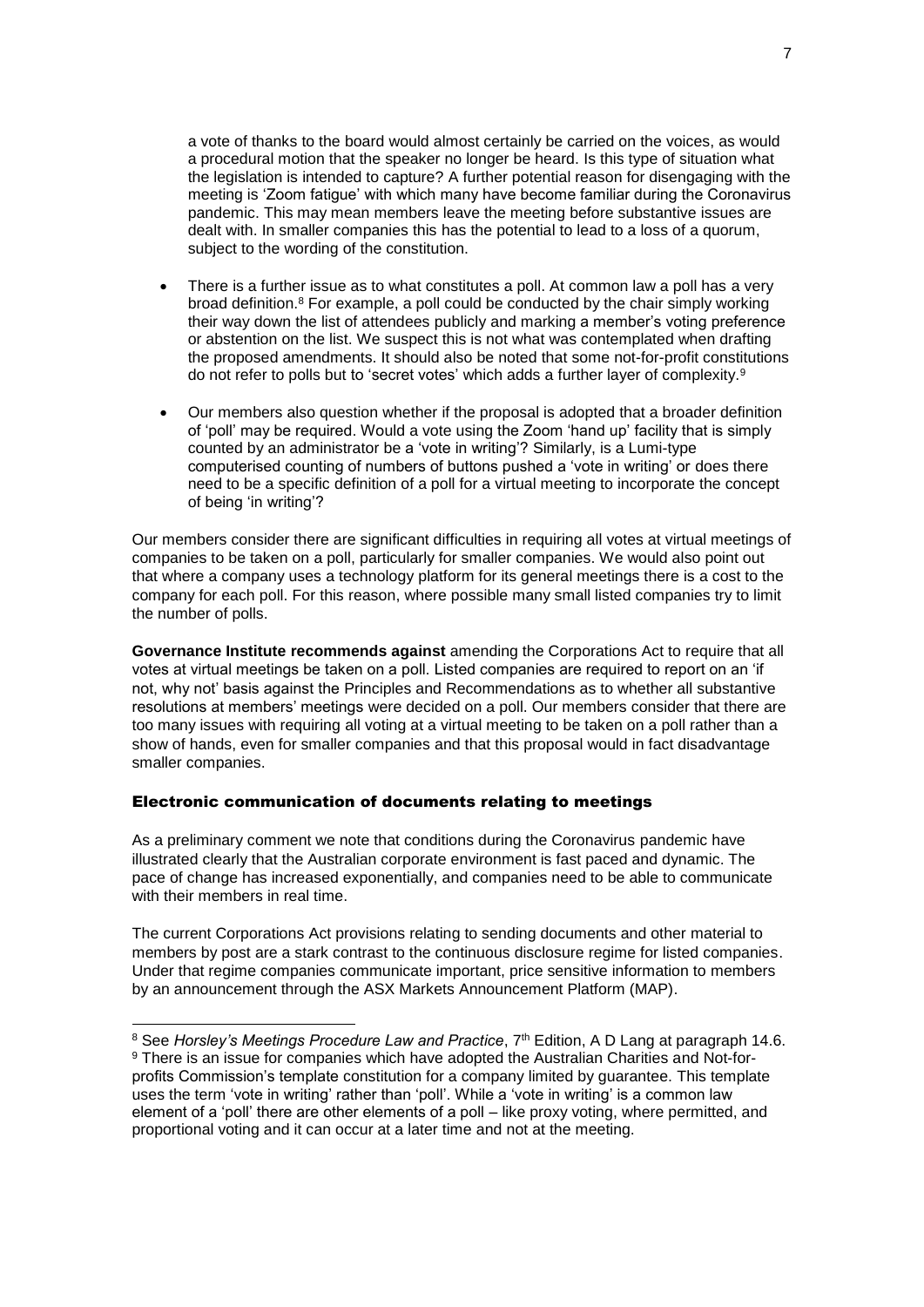For some years Governance Institute has recommended not only amending the Corporations Act to enable companies to send notices of meeting to members, but also to remove the current requirements to send hard copy notices of meeting to members who have **not** nominated an electronic address for communication. We have advocated enabling companies to distribute meeting notices and materials to their members using a universal or near-universal channel of communication which would be deemed to satisfy the notice requirements under the Act. As noted in the EM the cost of sending notices of meeting and materials, particularly to members who have not opted in to receive them electronically is considerable.<sup>10</sup> Our members' concerns extend to the wastage of paper where documents are either not received by the member, or are discarded unread as well as the significant printing and distribution costs. This waste includes the requirement for continued mailing to 'lost' shareholders six years after mail is initially returned.

Members already access annual reports digitally. In 2007, the Corporations Act was amended to enable members who do not elect to receive a hard copy of the annual report to access it on a website. More than 90 per cent of members no longer receive a hard copy annual report in the mail. This has led to major cost savings and a reduction in paper waste. We encourage Government to embrace the current opportunity to amend the Corporations Act to enable companies to use technology to notify members that notices of meeting are available on MAP, if listed, or on the company website.

#### *Types of documents that may be given or signed electronically*

Governance Institute members support the proposals in paragraphs 1.31 to 1.40 of the EM. They represent a sensible harmonisation of various provisions of the Corporations Act relating to notices under the Act.

#### *How to give a document using electronic means*

We note that paragraph 1.41 of the EM uses email as an example of the electronic means by which it is possible to provide a document. Our members consider that the technology should not be limited to any one form of electronic communication. Increasingly for example, individuals receive notifications by text message. Many government departments, financial services and utility providers communicate with their clients and customers by text message and it may, sooner rather than later, become the way members want to receive notices of meeting and other communications. Text messages could include a link to a page on the company website where the information is available. This would also assist in dealing with situations where an email address is out of date. We understand that share registries are currently able to capture this information and it may become members' preferred method of communication. The legislation should be technology neutral because there are likely to be methods of electronic communication, not currently available, that will become commonplace within a relatively short space of time.

#### *When a document may be given electronically*

-

For some years Governance Institute has advocated addressing what is in practice a significant issue for many companies, the requirement to continue to send hard copy notices of meeting and materials to members where they have not nominated an electronic address, including the requirement to continue mailing to 'lost' shareholders six years after mail is initially returned.<sup>11</sup>

<sup>10</sup> See Governance Institute's submission *[Technological solutions enabling Australian](https://www.governanceinstitute.com.au/advocacy/submissions/2020/)  [businesses to survive and operate during the COVID-19 crisis period and beyond](https://www.governanceinstitute.com.au/advocacy/submissions/2020/)* dated 1 June 2020 to the Senate Select Committee on Financial Technology and Regulatory Technology.

<sup>&</sup>lt;sup>11</sup> Op cit. Many companies report having tried to re-engage with members for a number of years in a variety of ways. See the Woodside Case Study at page 7 of the Governance Institute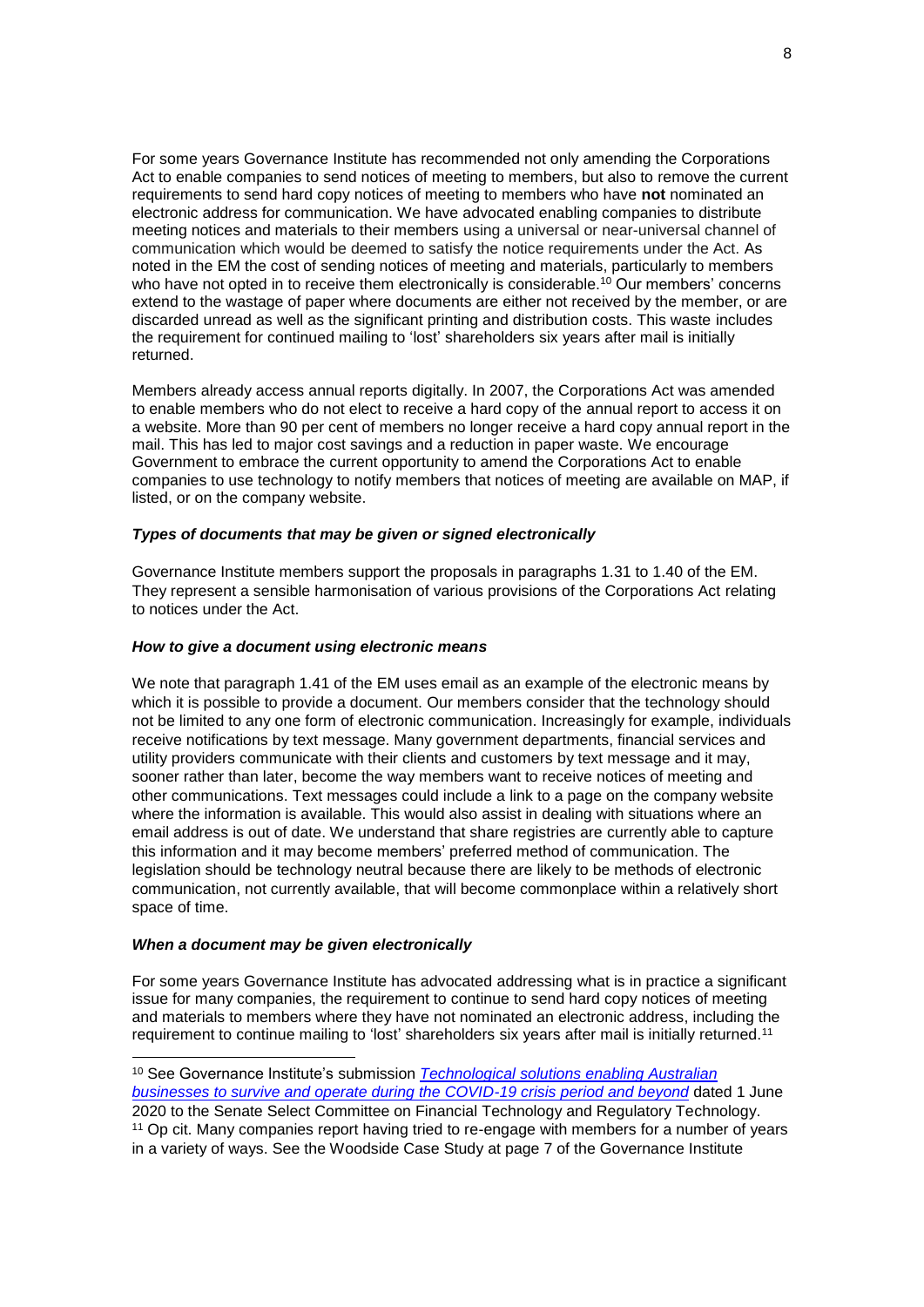Governance Institute has previously advocated in favour of a regime whereby members could opt in to receive either an electronic notice of meeting or a hard copy of a notice of meeting.<sup>12</sup> Our proposal was that companies' members who failed to make an election be deemed to receive them if the company makes them universally available on their website. However, based on their experience this year our members consider that Government should embrace the opportunity to amend the Corporations Act to enable companies to use technology to notify members that notices of meeting and material are available. This is because:

- under the Determination companies were not required to send hard copy notices of meeting. This has worked well, notwithstanding the requirement to provide a letter or postcard notifying members that the notice of meeting was available
- the increased use of electronic communication has resulted in more efficient participation and members having faster access to information. By contrast there has been an increase in the delays in delivering mail which has increased the time it takes for a notice of meeting to reach a member and for them to return a proxy or voting form. Australia Post's delivery times have lengthened recently and have certainly increased materially since the Corporations Act was enacted in 2001
- relying on hard copy notices of meeting does not address the environmental impact of printing of notices of meeting and materials where documents are either not received by the member or are discarded unread. This is even without taking into account the wastage involved in continue mailing to 'lost' shareholders six years after mail is initially returned, and
- continuing to allow for opting in to receive hard copies of notices of meeting and materials would eliminate the efficiency benefits otherwise achieved by cutting out printing and mailing timeframes.

Our members would also welcome clarification of the definition of 'electronic address'. The Bill provides for a 'nominated electronic address' and while the Bill imports some definitions and concepts from the Electronic Transactions Act 1999, (ETA), neither the ETA nor the Bill contain a definition of 'electronic address'.

Our members consider that the Corporations Act should be amended to enable a company to satisfy the requirement to provide a notice of meeting by ensuring the meeting notices and materials are available to its members: using a universal or near-universal channel of communication. Under this proposal a company would be required to ensure the meeting materials are: available in the public domain and accessible, using a universal or near-universal channel of communication. The legislation should deem these members to have received the materials, subject to the company making the meeting materials: available in the public domain and accessible, using a universal or near-universal channel of communication, and issuing an ASX announcement, if listed, noting that making the meeting materials available on the company's website meets the current definition of a near-universal channel of communication. This would also enable companies to deal with the situation where a company does not have an address, let alone an electronic address, for a member. The time for the giving of a notice of meeting should run from the date of release to ASX, if listed, or the date of posting on the company website.

Australasian Investor Relations Association *[Bringing shareholder communications into the 21](https://www.governanceinstitute.com.au/advocacy/submissions/2019/)st [century](https://www.governanceinstitute.com.au/advocacy/submissions/2019/)*. Companies report that during the Coronavirus pandemic many 'lost' members have contacted them to provide updated contact details.

<sup>&</sup>lt;sup>12</sup> See the submissions referred to in footnotes 10 and 11 above.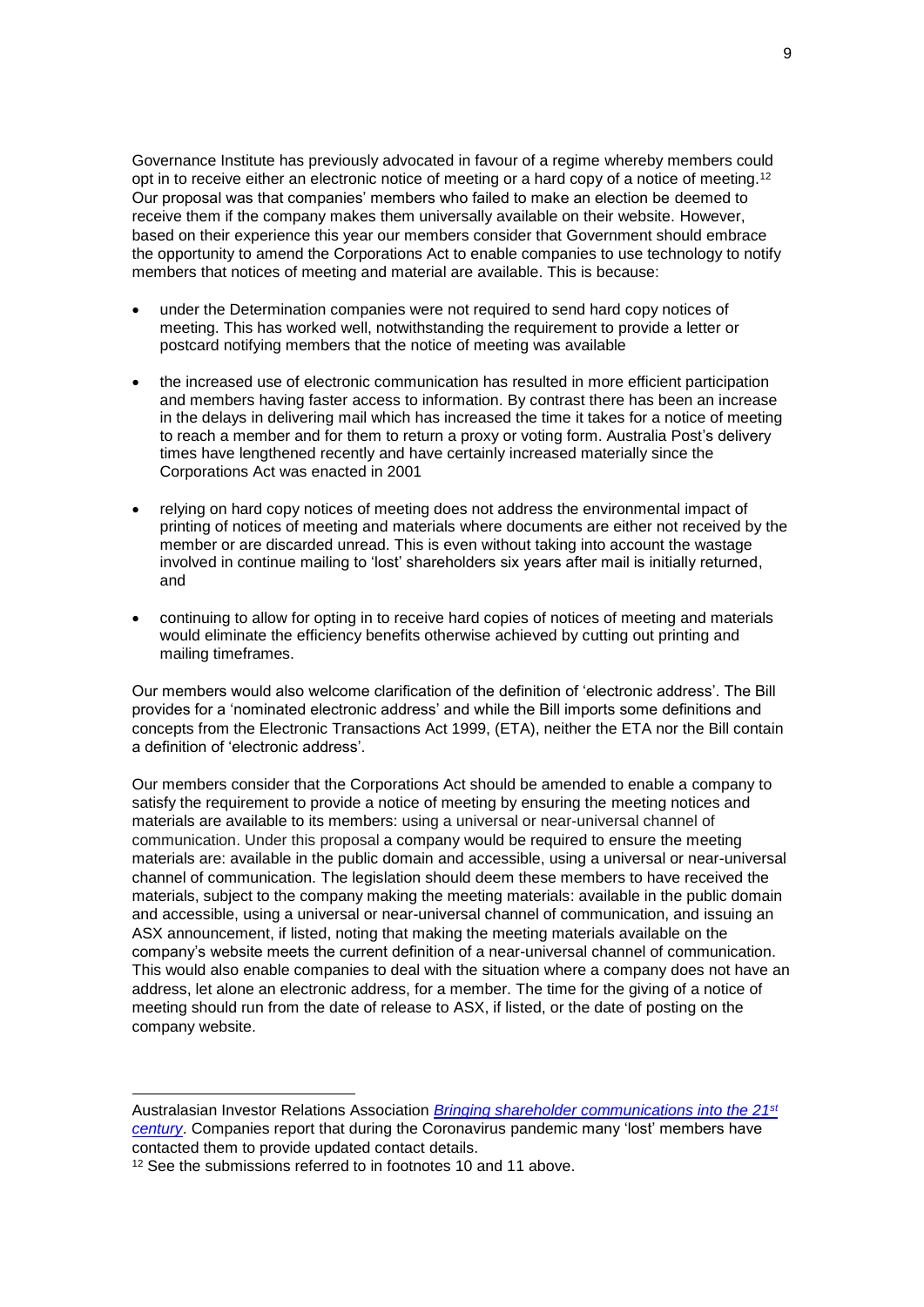Alternatively, as we have previously advocated our members **recommend** a regime whereby members can opt in to receive either an electronic or hard copy notice of meeting. In addition, the legislation should deem companies' members who fail to make an election to have received the materials, provided the company makes the meeting materials: available in the public domain and accessible, using a universal or near-universal channel of communication, and issuing an ASX announcement (if listed), noting that making the meeting materials available on the company's website meets the current definition of a near-universal channel of communication.

Given our comments above, our members consider that companies should be able to satisfy the requirement for a document to be 'readily accessible' under paragraph 1.43 of the EM by making it publicly available either on a platform such as MAP, if listed and/or by making it publicly available on its website.

The Bill still does not satisfactorily address the issue of members who have not provided a 'nominated electronic address'. Our members consider that the solution outlined in paragraph 1.47 in the situation where a member has not nominated an electronic address still imposes a regulatory burden on companies. This is because they would be required to determine an electronic address they believe on 'reasonable grounds' to be the member's recent electronic address which is then deemed to be a 'nominated electronic address'.

**Governance Institute strongly encourages** Government to embrace the opportunity to amend the Corporations Act to enable companies to use technology to notify members that notices of meeting and material are available.

**Governance Institute recommends** a regime whereby members can opt in to receive either an electronic or hard copy notice of meeting. The legislation should deem companies' members who fail to make an election to have received the materials, subject to the company making the meeting materials: available in the public domain and accessible, using a universal or nearuniversal channel of communication, and issuing an ASX announcement, if listed, noting that making the meeting materials available on the company's website meets the current definition of a near-universal channel of. 13

#### *Place of receipt and despatch*

Our members have no comments on the proposals in relation to the new default rules for determining when electronic communications are sent and received or on the default place of receipt and despatch. They also support the ability to vary the default rules by agreement and Treasury's decision not to adopt the more nuanced approach referred to in paragraph 1.54 of the EM.

### Signing a document using electronic communication

Our members support the proposals set out in paragraphs 158 – 162 of the EM.

### Minute books

1

#### *Questions and comments must be recorded*

Our members support the policy intent behind paragraph 1.67 of the EM (new section 251A (1) (a) (aa)), namely that members' meetings conducted using virtual technology are conducted in a meaningful and effective way that provides a reasonable opportunity for members to participate. However, our members have significant concerns with the proposed amendment which they consider to be at odds with the current law and practice in relation to minutes of members'

<sup>13</sup> See Footnotes 10 and 11above.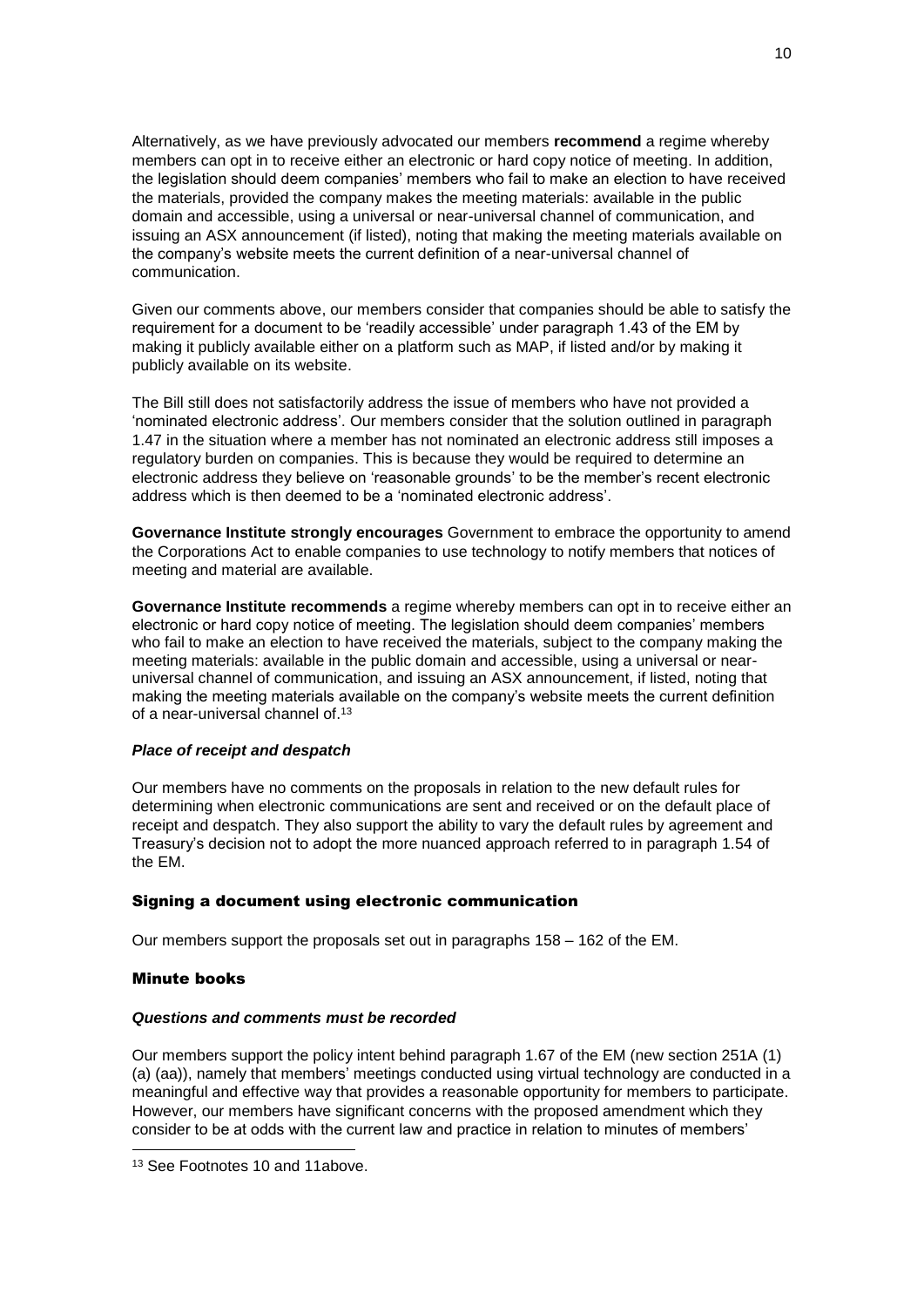meetings. In particular, our members are concerned that minutes of a virtual meeting are treated differently to minutes of a physical meeting.

ASIC issued the [ASIC guidelines for investor meetings using virtual technology](https://asic.gov.au/about-asic/news-centre/news-items/asic-guidelines-for-investor-meetings-using-virtual-technology/) (ASIC Guidelines) to assist companies meet the requirements of the temporary arrangements under the Treasurer's Determination. In the ASIC Guidelines it sets out its expectations around questions at members' meetings. It addresses raising questions that are asked 'live' during the course of the meeting, selecting questions raised in advance of a meeting for a response during the meeting and members entitled to vote at a meeting having the opportunity to consider responses to questions and the debate before voting.<sup>14</sup> The issue of questions and comments at meetings is also covered in joint [Guidance](https://www.governanceinstitute.com.au/advocacy/thought-leadership/guidance-holding-a-virtual-agm/) issued by Governance Institute, the Australasian Investor Relations Association and the Business Law Section of the Law Council of Australia in September 2020. This joint Guidance expands on the ASIC Guidelines and provides a number of practical suggestions for dealing with questions at members' meetings.

One point to note is that members can and do submit questions to companies at any time during the year. They are not limited to asking questions at an AGM.

We also note that there is currently commentary around companies 'filtering' and 'cherry picking' questions at AGMs. This is specifically addressed in the ASIC Guidelines at paragraph 1 (d) and in our joint guidance. We acknowledge that there may be some companies where questions may have been filtered during the current AGM season. We would point out that some of the larger companies usually receive large numbers of questions in advance of the meeting. Some companies categorise these questions and where they relate to customer issues send them to the appropriate area of the company for a response. The responses to other questions are typically included in the chair's address.

Many companies film or record AGMs and members are able to view the video or listen to an audio recording so that they can review the questions asked at the meeting and many companies maintain a record of the questions asked at AGMs – see also the ASIC Guidelines at 1(d).

The principles and practices that apply to minutes of directors' meetings largely apply to minutes of members' meetings.<sup>15</sup> It is also important to remember that a members' meeting is a much larger, and in some cases much longer, event than a board meeting. As with board minutes, the progress of discussions, the identity of speakers from the floor and responses to individual questions are not customarily recorded in these minutes. The proposals in the Bill are at odds with these principles. Our members do not support imposing more stringent requirements for minutes of virtual meetings than for minutes of physical meetings.

Good practices around answering questions and addressing comments at virtual meetings are continuing to evolve as the year has progressed and more virtual AGMs take place. To date, the feedback we have received from members who have conducted their AGMs online has been positive. Many of them are already considering how they would modify and improve their practices were they to hold further virtual AGMs.

It is important to consider that companies which held AGMs during the 2020 'mini-AGM season' were forced to rearrange these meetings, in normal circumstances the result of months of planning, within the space of two to three weeks. It is also important to recognise that organising an AGM in a location where there were severe restrictions on movement such as Victoria, was extremely challenging. As restrictions on movement and travel ease across the country and

<sup>14</sup> *[ASIC Guidelines for investor meetings using virtual technology](https://asic.gov.au/about-asic/news-centre/news-items/asic-guidelines-for-investor-meetings-using-virtual-technology/)*, 6 May 2020 paragraphs 1(c), (d) and (e).

<sup>15</sup> For a discussion of the principles and law see *[Joint statement on board minutes](https://www.governanceinstitute.com.au/advocacy/thought-leadership/joint-statement-on-board-minutes/)*, August 2019 Governance Institute and Australian Institute of Company Directors.